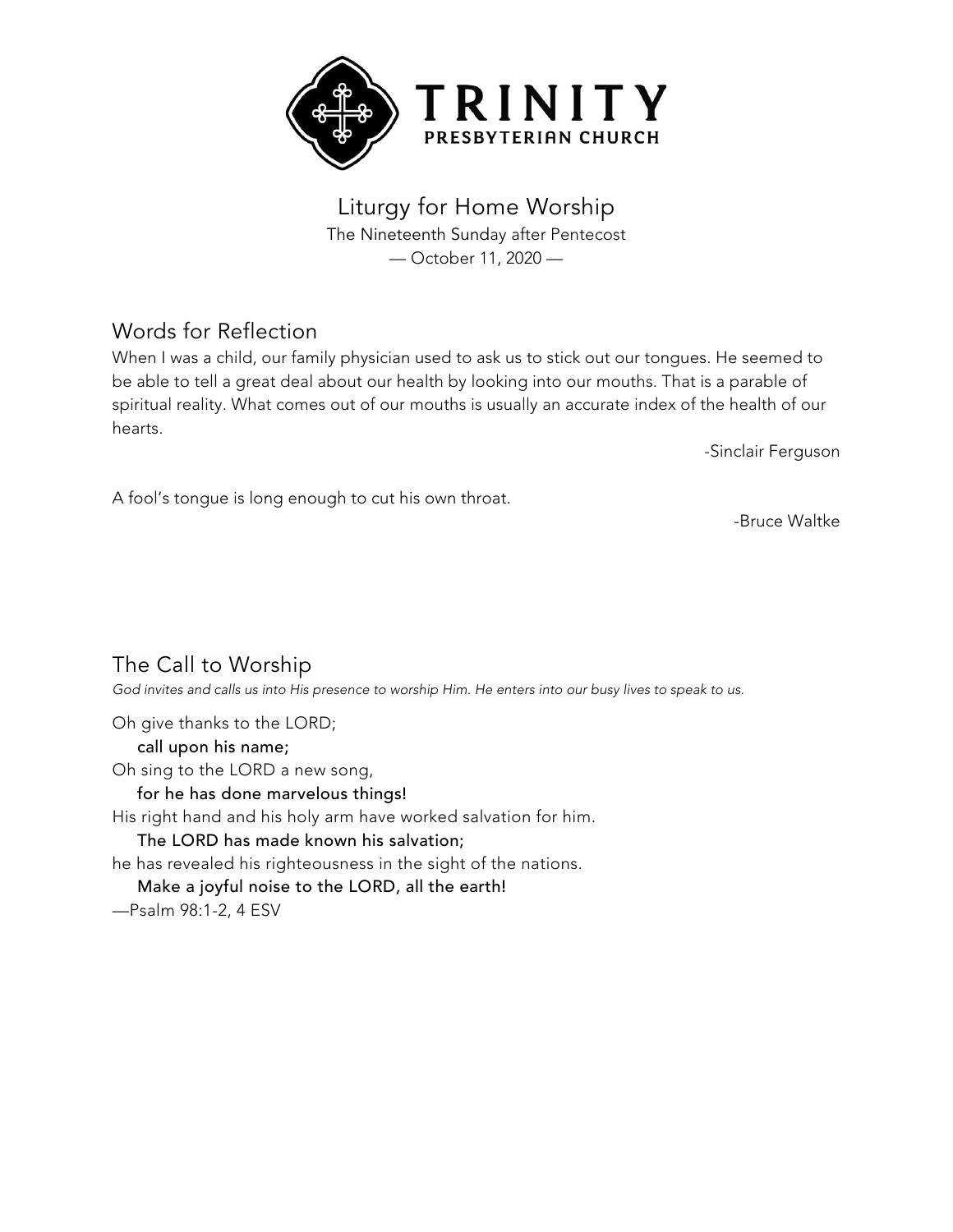# Hymn of Praise | To Christ the Lord

We sing praises to God and proclaim through song the good news of what He has done in Jesus' death and resurrection. Some songs might be initially unfamiliar, but we believe the rich, true, beautiful words of these hymns *will make their way into your heart.*

Its noblest tribute bring. The fled to my relief. Who can refuse to sing? And carried all my grief; And on His glories dwell, and the Upon my guilty head, And all His triumphs tell. And guards my sleeping bed.

Majestic sweetness sits enthroned, Since from His bounty I receive Upon His awful brow. Such proofs of love divine, His head with radiant glories crowned, Had I a thousand hearts to give His lips with grace overflow; Lord, they would all be Thine; No mortal can with Him compare,  $A$  thousand men could not compose Among the sons of men, A worthy song to bring, Fairer He is than all the fair Yet Your love is a melody That fill the Heavenly train. Our hearts can't help but sing!

To Christ the Lord let every tongue, He saw me plunged in deep distress, When He's the subject of the song For me He bore the shameful cross, Survey the beauties of His face, His hand a thousand blessings pours, Think of the wonder of His grace His presence gilds my darkest hours

Words: Laura Taylor, Samuel Stennett; Music: Laura Taylor

# Opening Prayer & Lord's Prayer

*We ask for God to be present among us and conclude with the prayer that Jesus taught his disciples to pray.*

Our Father, Who art in heaven, hallowed be Thy name. Thy Kingdom come, Thy will be done, on earth as it is in heaven. Give us this day our daily bread and forgive us our debts, as we forgive our debtors. And lead us not into temptation, but deliver us from evil. For Thine is the kingdom, the power, and the glory, forever. Amen.

## Doxology

Praise God from whom all blessings flow; Praise him, all creatures here below; Praise him above, ye heavenly host; Praise Father, Son, and Holy Ghost. Amen.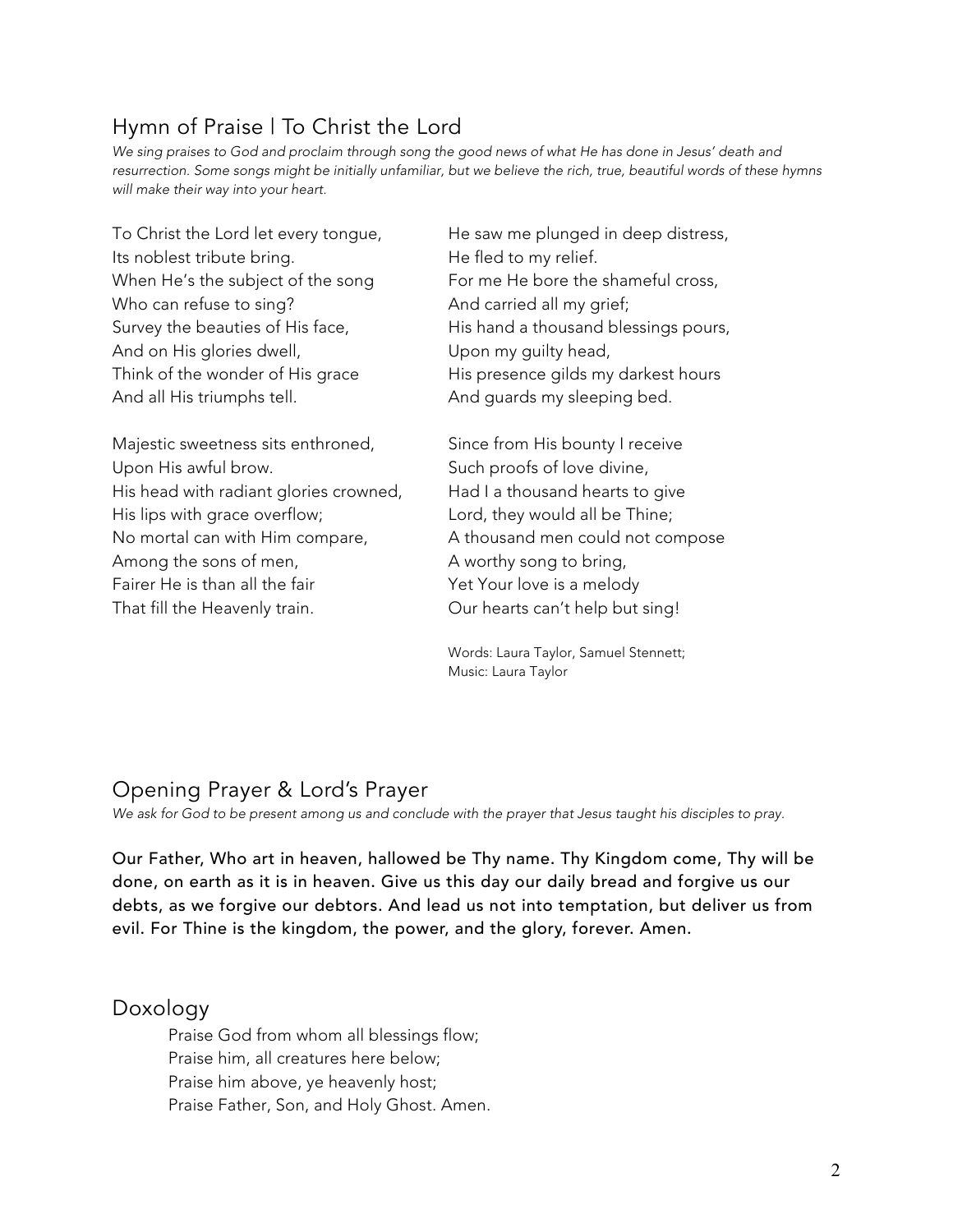## Confession of Sin

We fight the temptation to hide our sin and instead acknowledge it openly to God, but we do so in light of the grace *offered in Jesus.*

#### Most Merciful God,

We thank You that You've created us in Your image, and that You've called us to reflect Your image to the world in all that we do. Yet, Lord, we confess the ways we inflict harm on our fellow image-bearers through our words. Forgive us for the hypocrisy of using our words to bless You and then curse those made in Your likeness. We pray You'd show us mercy through the death and resurrection of Your Son, and that by Your Spirit You would enable us to speak words of life. In Christ's name we pray. Amen.

### Silent Confession

### Assurance of Forgiveness

*God reminds our forgetful hearts of the grace that is ours in Jesus.*

If we say we have no sin, we deceive ourselves, and the truth is not in us. If we confess our sins, he is faithful and just to forgive us our sins and to cleanse us from all unrighteousness.

—1 John 1:8-9 ESV

## Hymn of Response | Hast Thou Heard Him, Seen Him, Known Him?

*We respond in thanks and praise for God's redemptive work in Christ.*

Hast thou heard Him, seen Him, known Him? Is not thine a captured heart? Chief among ten thousand own Him, Joyful choose the better part.

*Captivated by His beauty, Worthy tribute haste to bring. Let His peerless worth constrain thee, Crown Him now unrivaled King.*

What can strip the seeming beauty, From the idols of the earth? Not a sense of right or duty, But the sight of peerless worth. *(Chorus)*

'Tis that look that melted Peter, 'Tis that face that Stephen saw, 'Tis that heart that wept with Mary, Can alone from idols draw. *(Chorus)*

Words: Ora Rowan; Music: Joel Littlepage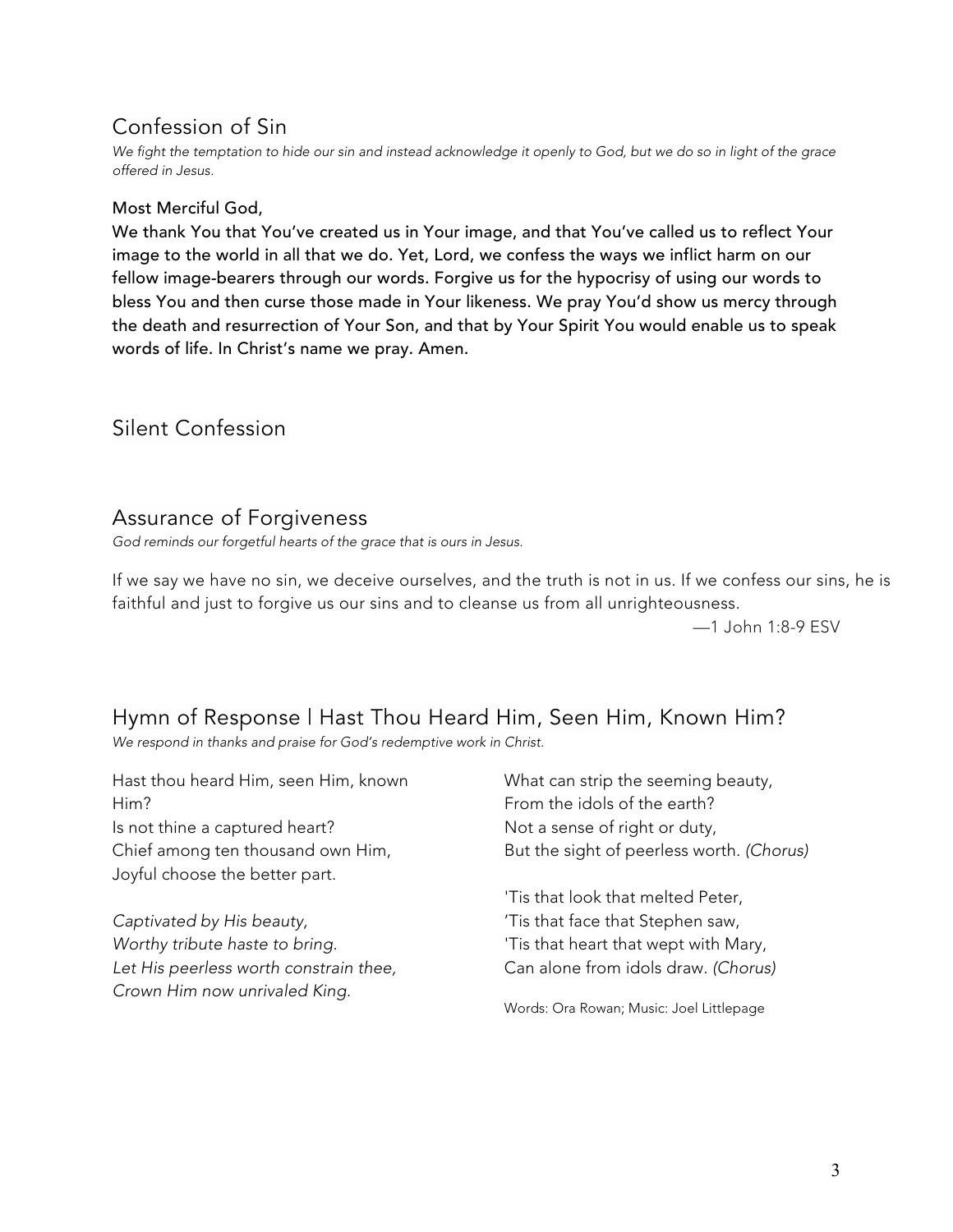## Confession of Faith | The Apostles' Creed

*We join the church in history by confessing this basic statement of what Christians believe.*

#### I believe in God the Father Almighty, Maker of heaven and earth.

I believe in Jesus Christ, his only Son, our Lord, who was conceived by the Holy Spirit, and born of the virgin Mary. He suffered under Pontius Pilate, Was crucified, died, and was buried; he descended into hell.\* The third day he rose again from the dead. He ascended into heaven and is seated at the right hand of God the Father Almighty. From there he will come to judge the living and the dead.

I believe in the Holy Spirit,

the holy catholic\*\* church, the communion of saints, the forgiveness of sins, the resurrection of the body, and the life everlasting. Amen.

\*While Jesus didn't literally descend to hell, he did endure the torment of hell on the cross and remained under *the power of death until his resurrection.*

*\*\*universal*

## The Offering

*In gratitude, we offer our gifts to God. You may give online at www.trinitypresfw.org/give or through the Church Center App.*

### The Prayers of the People

*We lift up our requests to God knowing that He hears us when we pray.*

### The Reading of the Word The Season and the View Assembly the Season of the Word James 3:1-12

*God speaks to us through His Word.*

3:1 Not many of you should become teachers, my brothers, for you know that we who teach will be judged with greater strictness. 2 For we all stumble in many ways. And if anyone does not stumble in what he says, he is a perfect man, able also to bridle his whole body. 3 If we put bits into the mouths of horses so that they obey us, we guide their whole bodies as well. 4 Look at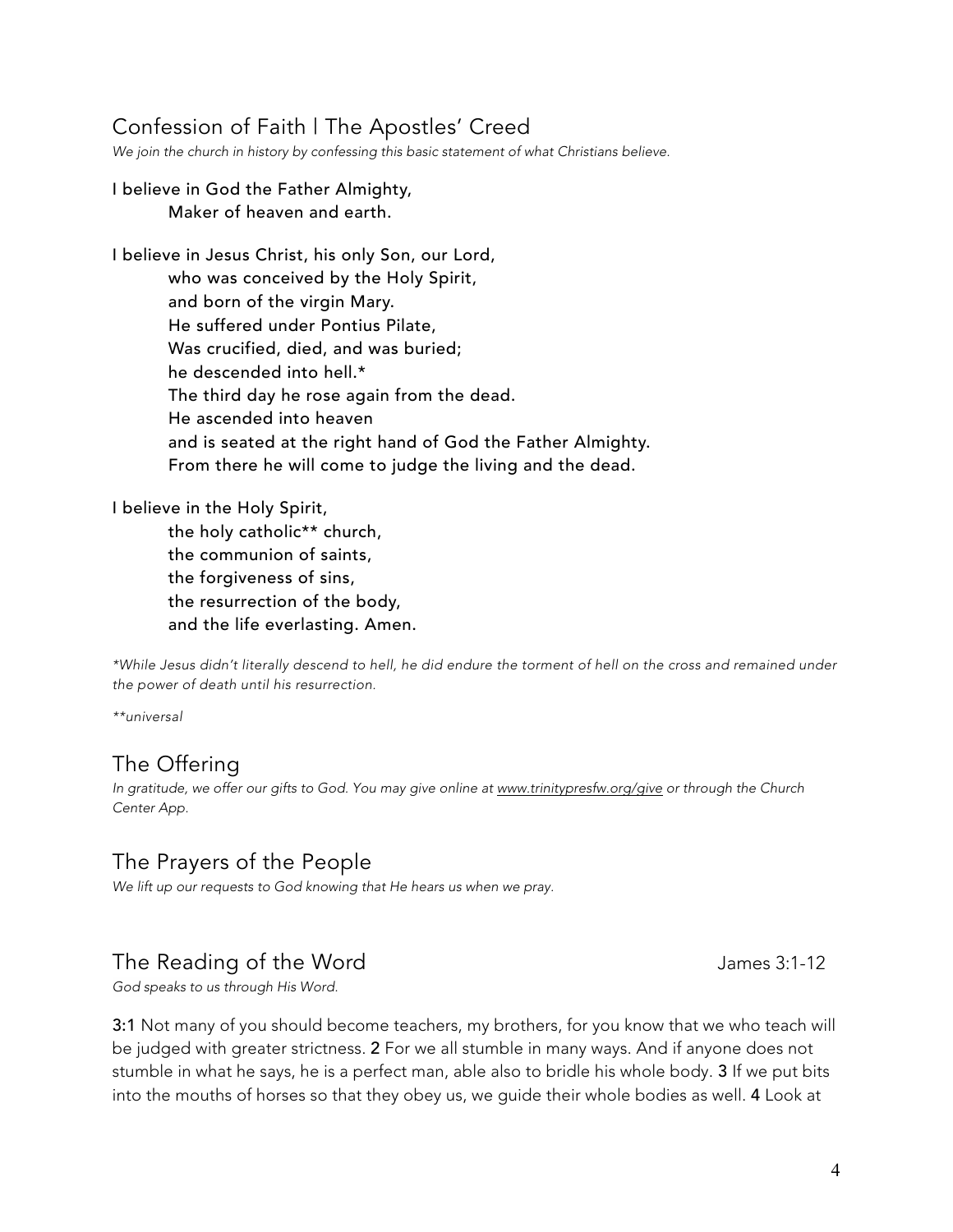the ships also: though they are so large and are driven by strong winds, they are guided by a very small rudder wherever the will of the pilot directs. 5 So also the tongue is a small member, yet it boasts of great things.

How great a forest is set ablaze by such a small fire! 6 And the tongue is a fire, a world of unrighteousness. The tongue is set among our members, staining the whole body, setting on fire the entire course of life, and set on fire by hell. 7 For every kind of beast and bird, of reptile and sea creature, can be tamed and has been tamed by mankind, 8 but no human being can tame the tongue. It is a restless evil, full of deadly poison. 9 With it we bless our Lord and Father, and with it we curse people who are made in the likeness of God. 10 From the same mouth come blessing and cursing. My brothers, these things ought not to be so. 11 Does a spring pour forth from the same opening both fresh and salt water? 12 Can a fig tree, my brothers, bear olives, or a grapevine produce figs? Neither can a salt pond yield fresh water.

Reader: The Word of the Lord. People: Thanks be to God.

The Preaching of the Word Pastor Bradford Green

> *A Faith for Real Life* "The Bit and the Bridle: Taming the Tongue"

### Sermon Notes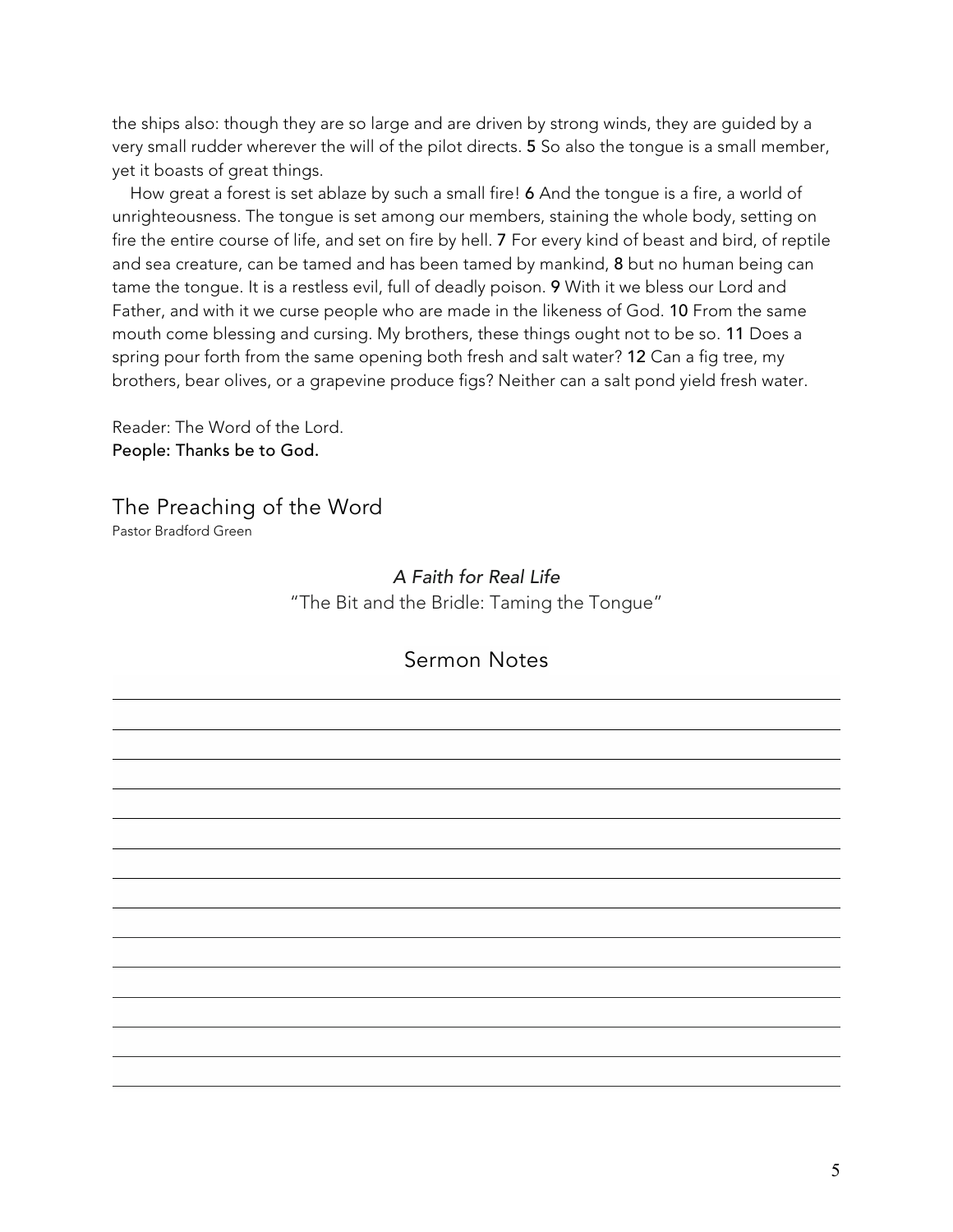# The Celebration of Holy Communion

Communion (also called the Lord's Supper or the Eucharist) is the family meal of baptized Christians. It's not a meal for good people. It's a meal for desperate people who trust in Jesus alone for salvation, who are at peace with God and with their neighbor, and who seek strength and grace to live more faithfully with Jesus. You will be invited to come forward. If you are not a Christian, or if you are not prepared to *share in this meal today, we encourage you to spend this time in reflection or prayer.*

*Children who have not received their first communion are welcome to come forward with their families.* We invite children who are ready to make a public profession of faith in Christ to arrange a meeting with *the elders, and thus become "communicants" at the Lord's Table.*

| Pastor: | The Lord be with you.                      |
|---------|--------------------------------------------|
| People: | And also with you.                         |
| Pastor: | Lift up your hearts!                       |
| People: | We lift them up to the Lord.               |
| Pastor: | Let us give thanks to the Lord our God.    |
| People: | It is right to give him thanks and praise. |

### Prayer of Thanksgiving and Words of Institution

| Pastor: | Let us proclaim the mystery of the faith:                             |
|---------|-----------------------------------------------------------------------|
| People: | Christ has died. Christ is risen. Christ will come again. Hallelujah! |
| Pastor: | Christ, our Passover, has been sacrificed for us. Hallelujah!         |
| People: | Therefore, let us keep the feast.                                     |
| Pastor: | The gifts of God for the people of God.                               |

## Hymn for Communion | Guide Me, O Thou Great Jehovah

| Guide me, O Thou great Jehovah,   | Strong Deliverer, be Thou still my                                |  |
|-----------------------------------|-------------------------------------------------------------------|--|
| Pilgrim through this barren land. | Strength and Shield.                                              |  |
| I am weak, but Thou art mighty;   | Strong Deliverer, be Thou still my                                |  |
| Hold me with Thy powerful hand.   | Strength and Shield.                                              |  |
| Bread of heaven, feed me now and  |                                                                   |  |
| evermore;                         | When I tread the verge of Jordan,                                 |  |
| Bread of heaven, feed me now and  | Bid my anxious fears subside;                                     |  |
| evermore.                         | Death of death, and hell's destruction,                           |  |
|                                   | Land me safe on Canaan's side.                                    |  |
| Open now the crystal fountain,    | Songs of praises, I will ever give to Thee;                       |  |
| Whence the healing waters flow;   | Songs of praises, I will ever give to Thee.                       |  |
| Let the fire and cloudy pillar    |                                                                   |  |
| Lead me all my journey through.   | Words: William Williams, Jeremy Casella; Music:<br>Jeremy Casella |  |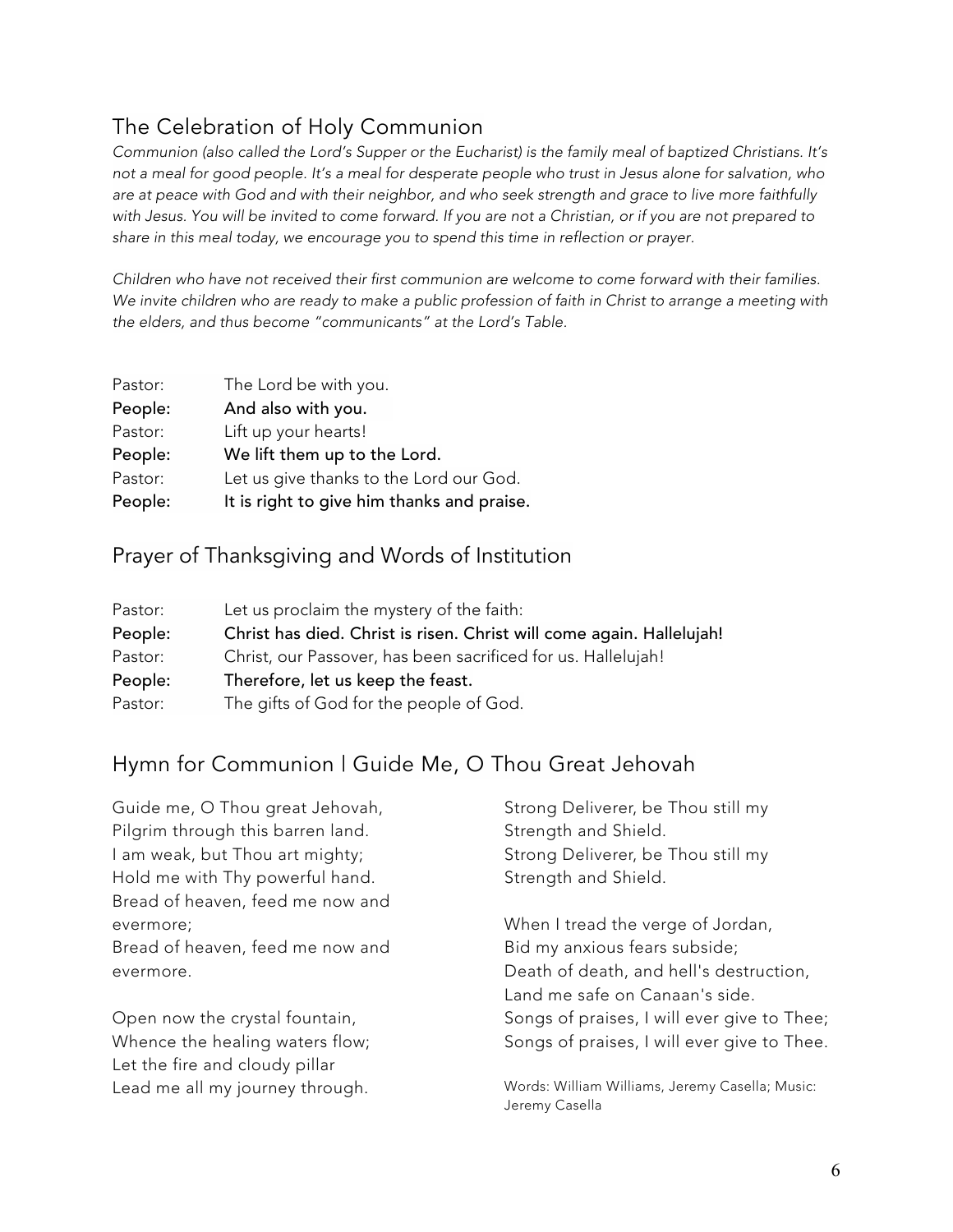## Life at Trinity

## Departing Hymn | Hail to the Lord's Anointed

*We respond in faith and song.*

| Hail to the Lord's anointed, great David's<br>greater Son!<br>Hail in the time appointed, His reign on<br>earth begun! | To give them songs for sighing, their<br>darkness turn to light,<br>Whose souls, condemned and dying, are<br>precious in His sight.<br>(Chorus) |
|------------------------------------------------------------------------------------------------------------------------|-------------------------------------------------------------------------------------------------------------------------------------------------|
| He comes to break oppression, to set the                                                                               |                                                                                                                                                 |
| captive free,                                                                                                          | He shall come down like showers upon the                                                                                                        |
| To take away transgression, and rule in                                                                                | fruitful earth,                                                                                                                                 |
| equity.                                                                                                                | Love, joy, and hope, like flowers, spring in                                                                                                    |
| (Chorus)                                                                                                               | His path to birth.                                                                                                                              |
| He comes with comfort speedy to those<br>who suffer wrong,                                                             | The tide of time shall never His covenant<br>remove.                                                                                            |
| To help the poor and needy, and bid the<br>weak be strong.                                                             | His Name shall stand forever, That Name to<br>us is Love.                                                                                       |
|                                                                                                                        | (Chorus)                                                                                                                                        |

Words: James Montgomery; Music: Sandra McCracken

## The Benediction

God sends us out with his blessing. A benediction is not a prayer. We don't bow our heads. We lift them up and even lift up our hands to receive his blessing as we are sent out as participants in His mission to Fort Worth.

Now to him who is able to keep you from stumbling and to present you blameless before the presence of his glory with great joy, to the only God, our Savior, through Jesus Christ our Lord, be glory, majesty, dominion, and authority, before all time and now and forever. Amen.

—Jude 24-25 ESV

## The Sending

*The people of God are sent into the world to love God, love people, and love Fort Worth.*

Pastor: Let us go forth to serve Fort Worth and the world as those who love our Lord and Savior, Jesus Christ.

#### People: Thanks be to God!

\* CCLI #5043663 – all songs used by permission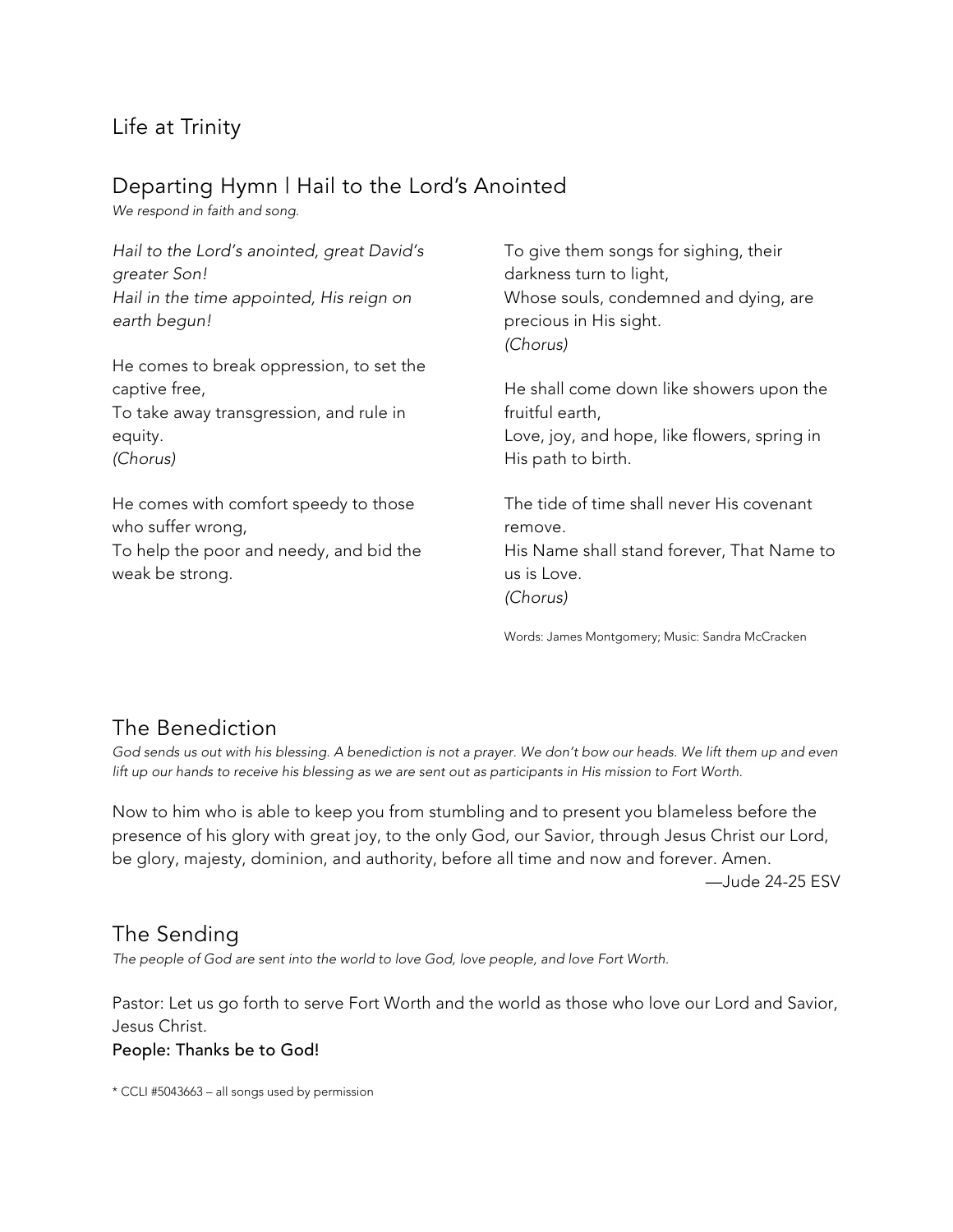### Announcements

### NET Training

Please consider this opportunity with our local ministry partner the Net. Their fall *Trafficking Training* is happening on Oct 17 with option for virtual attendance as well as a limited number of in-person seats! The Net hosts this *Trafficking Training* twice a year to educate the community and train volunteers on the reality of the sex industry in Fort Worth. Whether you are just interested in understanding the issue of trafficking better or you want to take the next steps to become involved with the Net's *Purchased or M.A.S.E* programs, this training is for you! Register at https://www.thenetfw.com/vounteer-opportunities/trafficking-training.

### Volunteers Needed

It takes many hands to make our service run as smoothly as possible, especially during this season of extra safety measures and we are in need of volunteers for various teams. Teams needing help are: Usher Team, Welcome Team, Nursery, and Set-up/Take-Down Team. If you can help in any area, please let Courtney (admin@trinitypresfw.org) know.

### Youth Group Events

Mark your calendars! Starting TODAY, Trinity will begin hosting youth small groups for middle and high school Trinity students directly after worship from 530-530pm at Connell. In these groups students will have the opportunity to develop community with one another as well as unpack the sermon from our series in James along with youth volunteers. For safety reasons, these groups will require students to wear masks while in the classroom together. Questions? Please contact John (john@trinitypresfw.org).

Also, registration is now open for the Fall Retreat (10/24)! You can sign up through the link in the YG email from Phillip or email John (john@trinitypresfw.org) for the link to sign up.

TODAY HS/MS Small Groups @ Connell 10/18 HS/MS Small Groups @ Connell 10/24 Middle School and High School Fall Mini-Retreat (Denton, TX 9am-9pm) 11/1 HS/MS Small Groups @ Connell 11/8 HS/MS Small Groups @ Connell 11/15 HS/MS Small Groups @ Connell

### Catechism Challenge

There is no better time to help your kids learn big truths than while they are little! These questions help your kids understand some basic truths of the faith and we're sure parents will enjoy learning them, also! Kids have until Friday of each week to work on memorizing that week's questions. By Friday send Jeanette (children@trinitypresfw.org) an email with a video of your children reciting the questions. A winner will be drawn from all of the videos submitted.